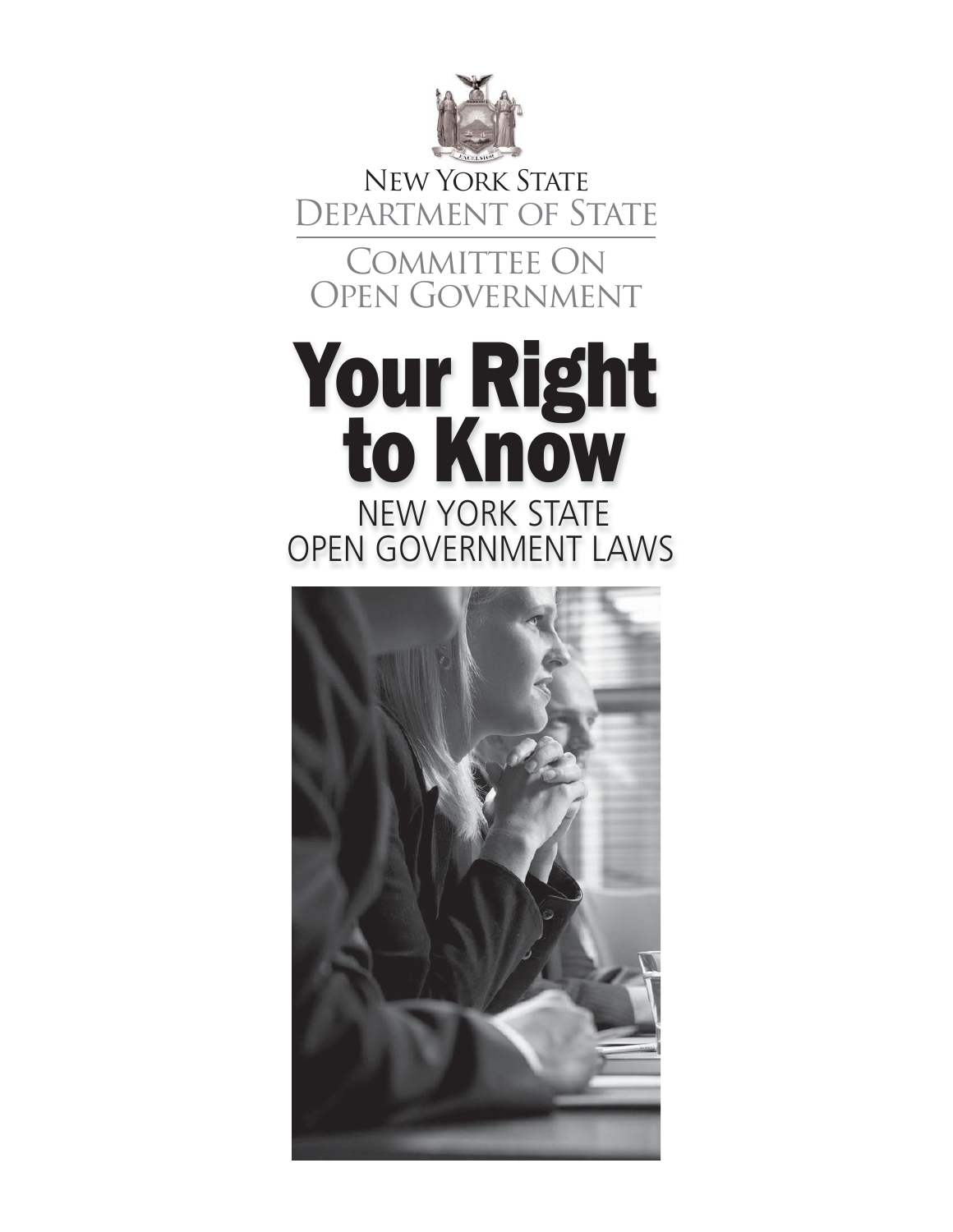## **Committee on Open Government**

- **Freedom of Information Law**
- **Open Meetings Law**
- **Personal Privacy Protection Law**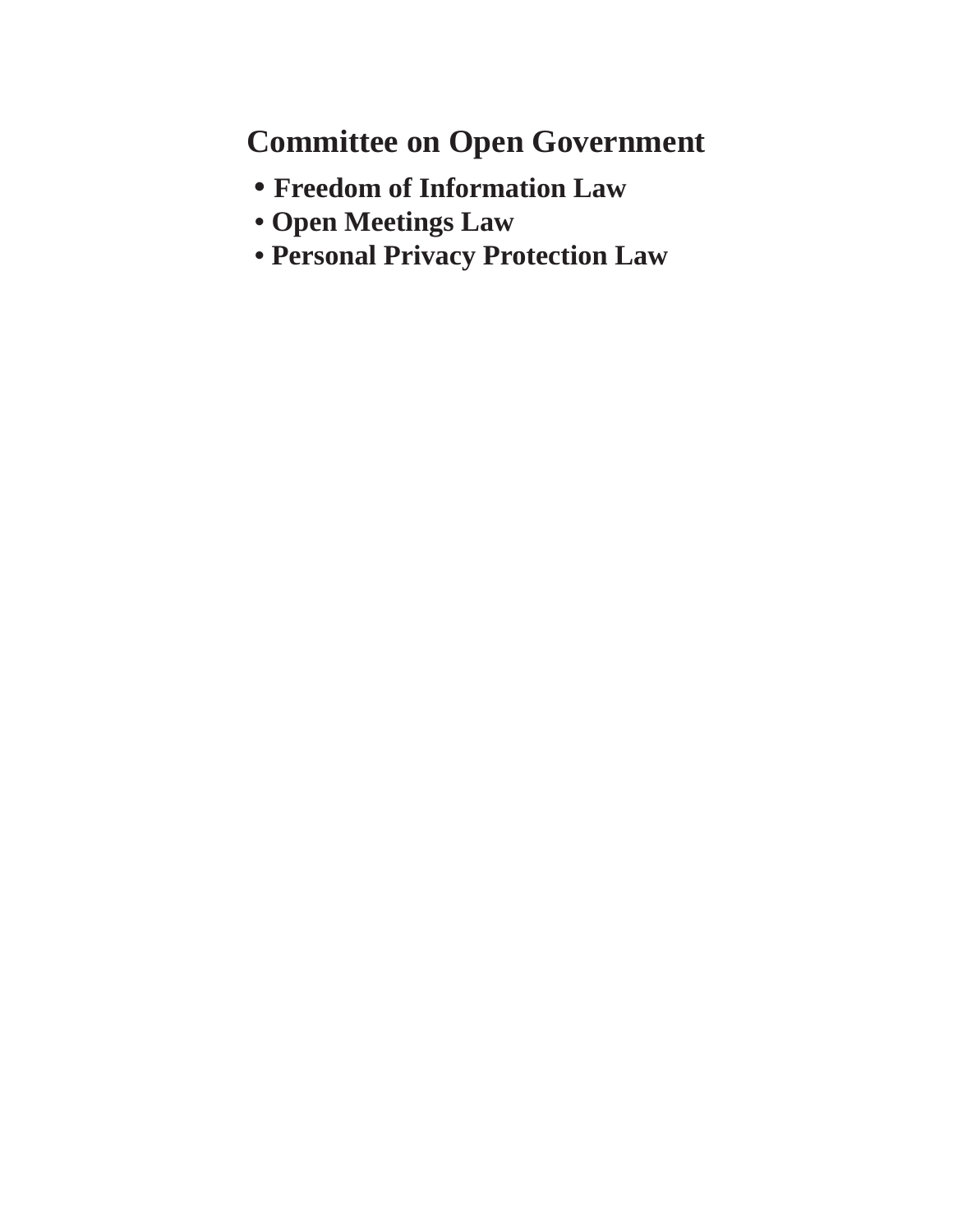### *The Committee*

The Committee on Open Government is responsible for overseeing implementation of the Freedom of Information Law (Public Officers Law  $\S$ § 84-90) and the Open Meetings Law (Public Officers Law  $\S$ § 100-111). The Freedom of Information Law governs rights of access to government records, while the Open Meetings Law concerns the conduct of meetings of public bodies and the right to attend those meetings. The Committee also oversees the Personal Privacy Protection Law.

The Committee is composed of 11 members, 5 from government and 6 from the public. The five government members are the Lieutenant Governor, the Secretary of State, whose office acts as secretariat for the Committee, the Commissioner of General Services, the Director of the Budget, and one elected local government official appointed by the Governor. Of the six public members, at least two must be or have been representatives of the news media.

The Freedom of Information Law ("FOIL") directs the Committee to furnish advice to agencies, the public and the news media, issue regulations and report its observations and recommendations to the Governor and the Legislature annually. Similarly, under the Open Meetings Law, the Committee issues advisory opinions, reviews the operation of the law and reports its findings and recommendations annually to the Legislature.

When questions arise under either the Freedom of Information or the Open Meetings Law, the Committee staff can provide written or oral advice and attempt to resolve controversies in which rights may be unclear. Since its creation in 1974, more than 24,000 written advisory opinions have been prepared by the Committee at the request of government, the public and the news media. In addition, hundreds of thousands of verbal opinions have been provided by telephone. Staff also provides training and educational programs for government, public interest and news media organizations, as well as students on campus.

Opinions prepared since early 1993 that have educational or precedential value are maintained online, identified by means of a series of key phrases in separate indices created in relation to the Freedom of Information Law and the Open Meetings Law.

The indexes can be accessed at the following links:

FOIL Advisory Opinions - www.dos.ny.gov/coog/foil\_listing/findex.html

OML Advisory Opinions - www.dos.ny.gov/coog/oml\_listing/oindex.html

 Each index to advisory opinions is updated periodically to ensure that interested persons and government agencies have the ability to obtain opinions recently rendered.

The website also includes the following:

- The text of the Freedom of Information Law;
- Rules and Regulations of the Committee on Open Government (21 NYCRR) Part 1401);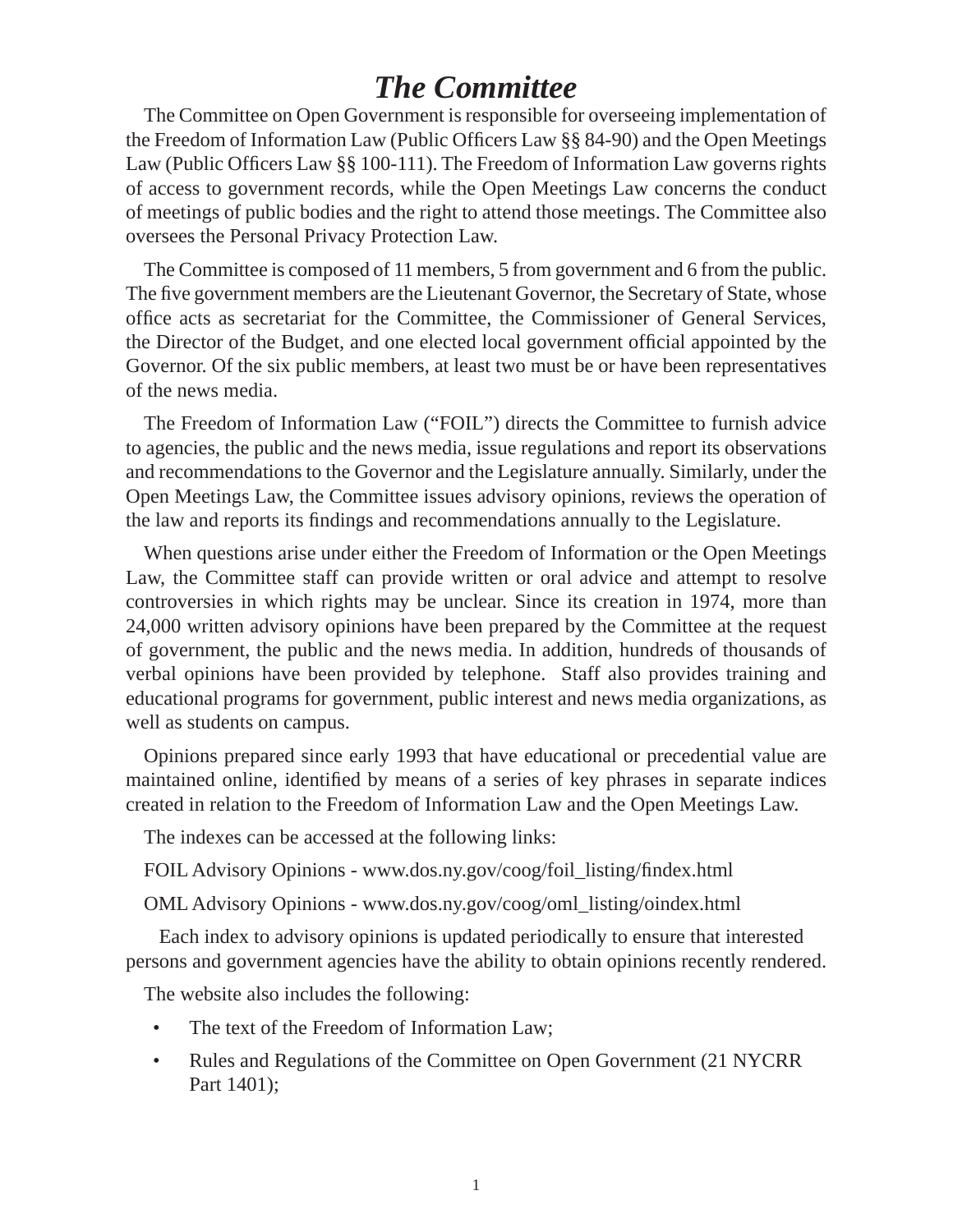- Model Rules for Agencies;
- Sample Request for Records;
- Sample Request for Records via Email;
- Sample Appeal;
- Sample Appeal When Agency Fails to Respond in a Timely Manner;
- FOIL Case Law Summary;
- Frequently Asked Questions regarding FOIL;
- The text of the Open Meetings Law;
- Model Rules for Public Bodies;
- An Article on Boards of Ethics;
- OML Case Law Summary;
- Frequently Asked Questions regarding OML;
- The text of the Personal Privacy Protection Law (only applies to State Agencies);
- You Should Know, regarding the Personal Privacy Protection Law.

If you are unable to locate information on the website and need advice regarding either the Freedom of Information Law or the Open Meetings Law, feel free to contact:

> Committee on Open Government NYS Department of State One Commerce Plaza 99 Washington Ave Albany, NY 12231 (518) 474-2518 Tel (518) 474-1927 Fax coog@dos.ny.gov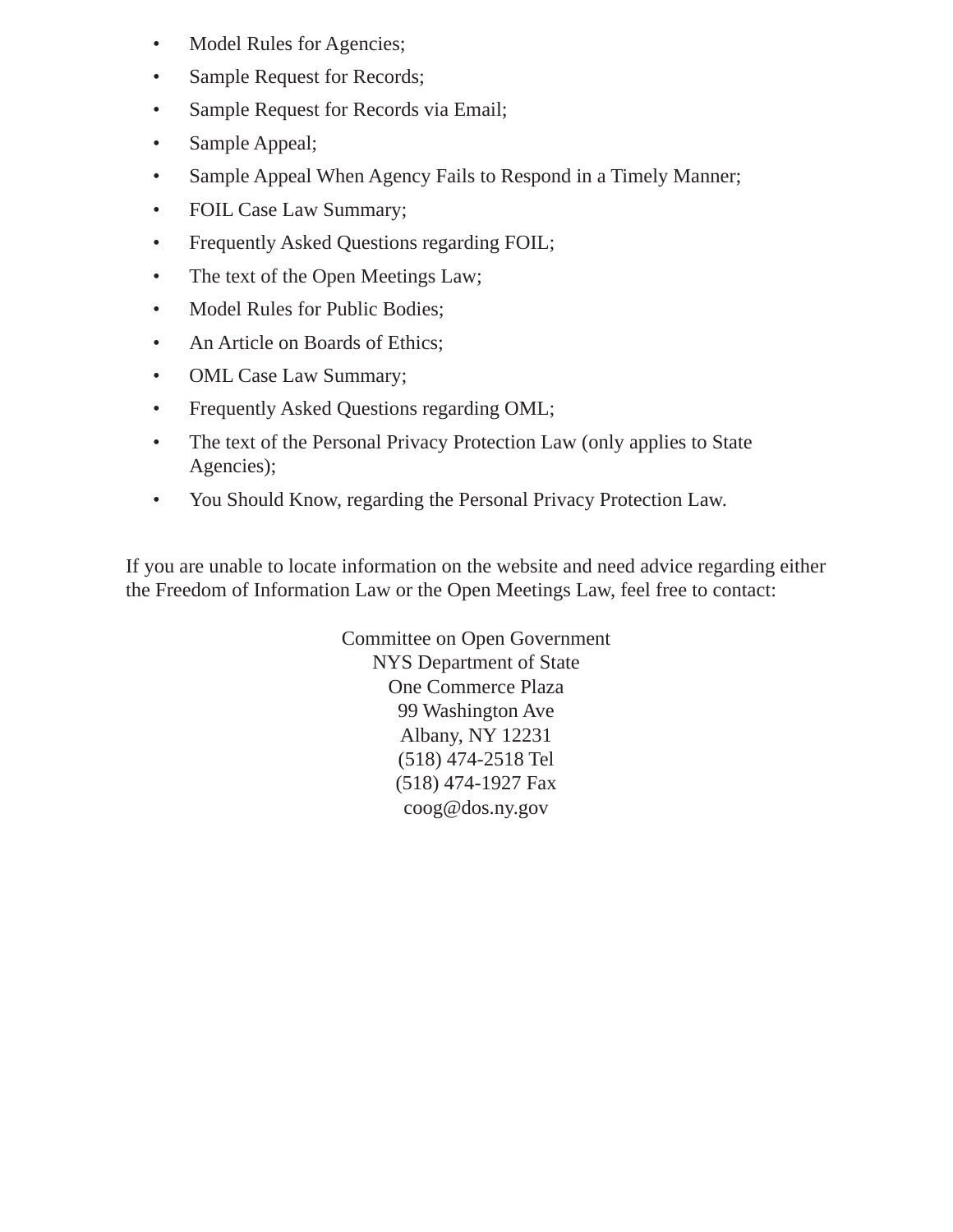### *Freedom of Information*

The Freedom of Information Law, effective January 1, 1978, reaffirms your right to know how your government operates. It provides rights of access to records reflective of governmental decisions and policies that affect the lives of every New Yorker. The law preserves the Committee on Open Government, which was created by enactment of the original Freedom of Information Law in 1974.

### **Scope of the law**

All agencies are subject to the Freedom of Information Law, and FOIL defines "agency" to include all units of state and local government in New York State, including state agencies, public corporations and authorities, as well as any other governmental entities performing a governmental function for the state or for one or more units of local government in the state (§86(3)).

The term "agency" does not include the State Legislature or the courts. For purposes of clarity, "agency" will be used hereinafter to include all entities of government in New York, except the State Legislature and the courts, which will be discussed later.

### **What is a record?**

All records are subject to the FOIL, and the law defines "record" as "any information kept, held, filed, produced or reproduced by, with or for an agency... in any physical form whatsoever. . ." ( $\S 86(4)$ ). It is clear that items such as audio or visual recordings, data maintained electronically, and paper records fall within the definition of "record." An agency is not required to create a new record or provide information in response to questions to comply with the law; however, the courts have held that an agency must provide records in the form requested if it has the ability to do so. For instance, if the agency can transfer data into a requested format, the agency must do so upon payment of the proper fee.

### **Accessible records**

FOIL is based on a presumption of access, stating that all records are accessible, except records or portions of records that fall within one of eleven categories of deniable records (§87(2)).

Deniable records include records or portions thereof that:

- (a) are specifically exempted from disclosure by state or federal statute;
- (b) would if disclosed result in an unwarranted invasion of personal privacy;

(c) would if disclosed impair present or imminent contract awards or collective bargaining negotiations;

(d) are trade secrets or are submitted to an agency by a commercial enterprise or derived from information obtained from a commercial enterprise and which if disclosed would cause substantial injury to the competitive position of the subject enterprise;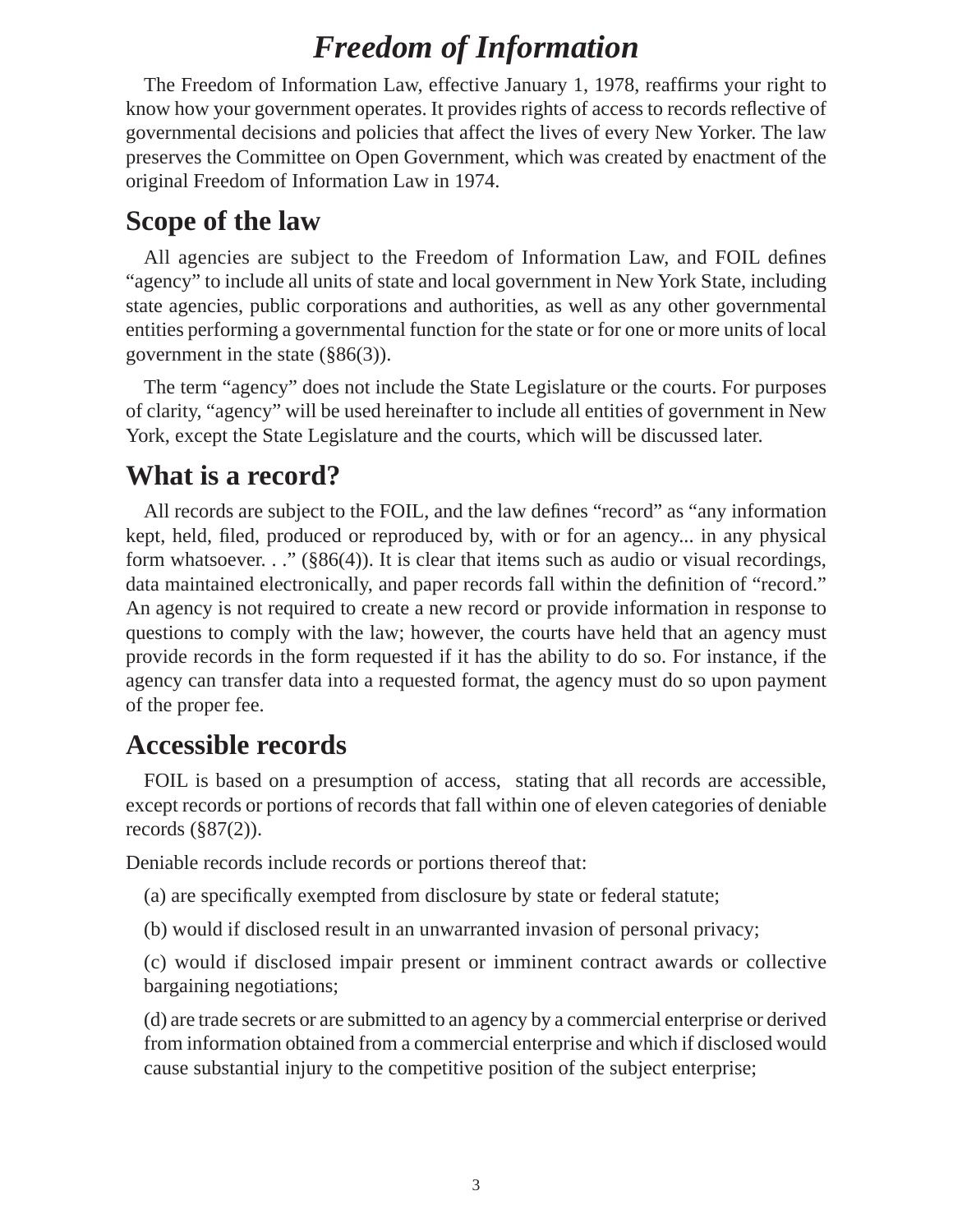(e) are compiled for law enforcement purposes and which if disclosed would:

- i. interfere with law enforcement investigations or judicial proceedings;
- ii. deprive a person of a right to a fair trial or impartial adjudication;

iii. identify a confidential source or disclose confidential information relative to a criminal investigation; or

iv. reveal criminal investigative techniques or procedures, except routine techniques and procedures;

(f) could if disclosed endanger the life or safety of any person;

(g) are inter-agency or intra-agency communications, except to the extent that such materials consist of:

i. statistical or factual tabulations or data;

- ii. instructions to staff that affect the public;
- iii. final agency policy or determinations; or

iv. external audits, including but not limited to audits performed by the comptroller and the federal government;

(h) are examination questions or answers that are requested prior to the final administration of such questions; or

(i) if disclosed, would jeopardize the capacity of an agency or an entity that has shared information with an agency to guarantee the security of its information technology assets, such assets encompassing both electronic information systems and infrastructures; or

\* (j) are photographs, microphotographs, videotape or other recorded images prepared under authority of section eleven hundred eleven-a of the vehicle and traffic law.

\* NB Repealed December 1, 2014

\* (k) are photographs, microphotographs, videotape or other recorded images prepared under authority of section eleven hundred eleven-b of the vehicle and traffic law.

\* NB Repealed December 1, 2014

\* (l) are photographs, microphotographs, videotape or other recorded images produced by a bus lane photo device prepared under authority of section eleven hundred eleven-c of the vehicle and traffic law.

\* NB Repealed September 20, 2015

The categories of deniable records generally involve potentially harmful effects of disclosure. They are based in great measure upon the notion that disclosure would in some instances "impair," "cause substantial injury," "interfere," "deprive," "endanger," etc.

One category of deniable records that does not deal directly with the effects of disclosure is exception (g), which deals with inter-agency and intra-agency materials. The intent of the exception is twofold. Written communications transmitted from an official of one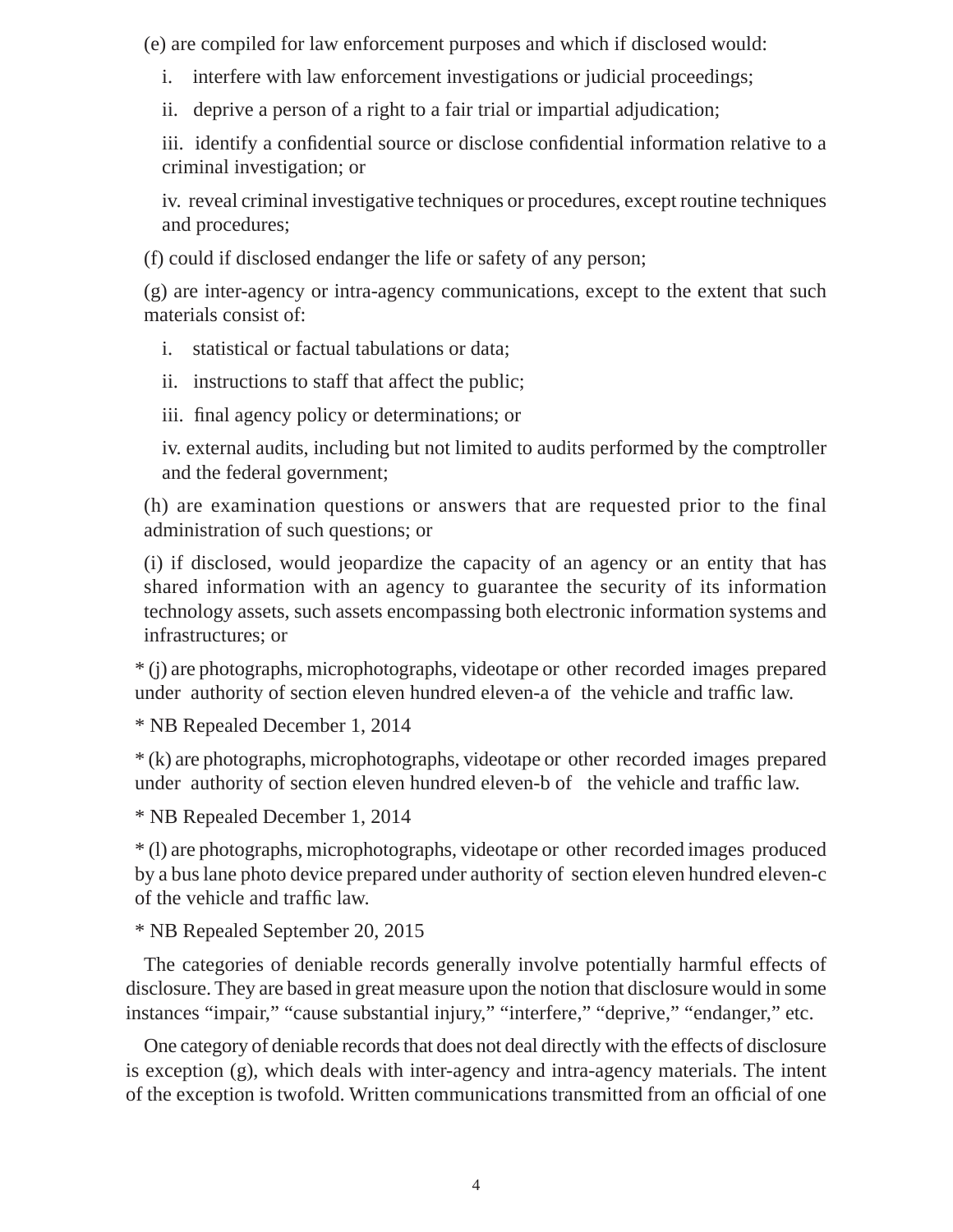agency to an official of another or between officials within an agency may be denied insofar as they consist of advice, opinions or recommendations. For example, an opinion prepared by staff which may be rejected or accepted by the head of an agency need not be made available. Statistical or factual information, on the other hand, as well as the policies and determinations upon which an agency relies in carrying out its duties are available, unless a different exception applies.

There are also special provisions in the law regarding the protection of trade secrets and critical infrastructure information. Those provisions pertain only to state agencies and enable a business entity submitting records to state agencies to request that records be kept separate and apart from all other agency records. When a request is made for records falling within these special provisions, the submitter of such records is given notice and an opportunity to justify a claim that the records would if disclosed result in substantial injury to the competitive position of commercial enterprise. A member of the public requesting records may challenge such a claim.

Generally, the law applies to existing records. Therefore, an agency need not create a record in response to a request. Nevertheless, each agency must maintain the following records:

(a) a record of the final vote of each member in every agency proceeding in which the member votes;

(b) a record setting forth the name, public office address, title and salary of every officer or employee of the agency; and

(c) reasonably detailed current list by subject matter of all records in possession of an agency, whether or not the records are accessible. (§87(3))

### **Protection of privacy**

One of the exceptions to rights of access referenced earlier states that records may be withheld when disclosure would result in "an unwarranted invasion of personal privacy"  $(\$87(2)(b)).$ 

Unless otherwise deniable, disclosure shall not be construed to constitute an unwarranted invasion of personal privacy when identifying details are deleted, when the person to whom a record pertains consents in writing to disclosure, or when upon presenting reasonable proof of identity, a person seeks access to records pertaining to him or herself.

When a request is made for records that constitute a list of names and home addresses or its equivalent, the agency is permitted to require that the applicant certify that such list will not be used for solicitation or fund-raising purposes and will not sell, give or otherwise make available such lists to any other person for the purpose of allowing that person to use such list for solicitation or fund-raising purposes (§89(3)(a)).

Since 2010, agencies have been prohibited from intentionally releasing social security numbers to the public (§96-a).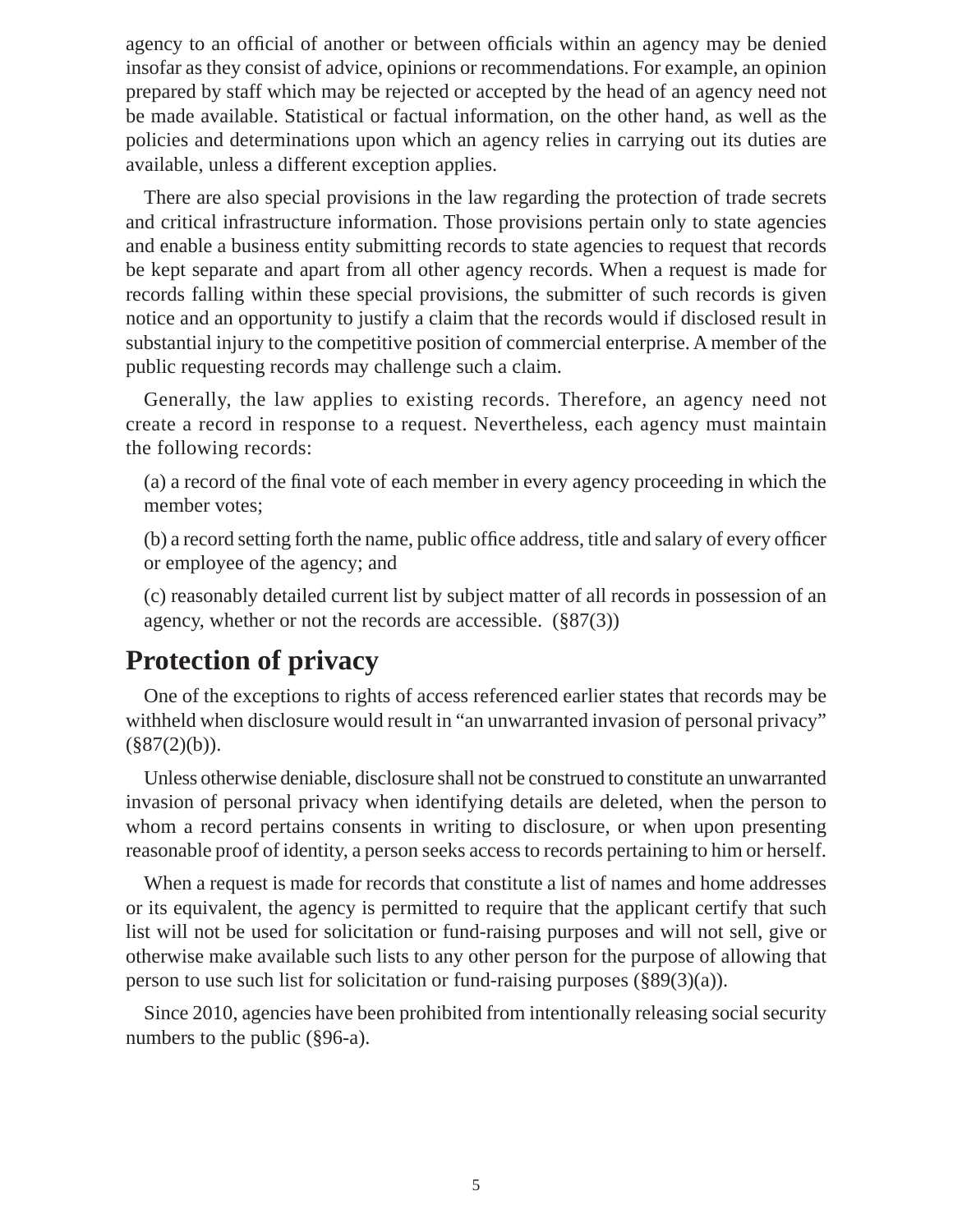### *How to Obtain Records*

### **Subject matter list**

As noted earlier, each agency must maintain a "subject matter list" (§87(3)(c)). The list is not a compilation of every record an agency has in its possession, but rather is a list of the subjects or file categories under which records are kept. It must make reference to all records in possession of an agency, whether or not the records are available. You have a right to know the kinds of records agencies maintain.

The subject matter list must be compiled in sufficient detail to permit you to identify the file category of the records sought, and it must be updated annually. Each state agency is required to post its subject matter list online. An alternative to and often a substitute for a subject matter list is a records retention schedule. Schedules regarding state and local government outside of New York City are prepared by the State Archives; those applicable in New York City are prepared by the NYC Department of Records and Information Services.

### **Regulations**

Each agency must adopt standards based upon general regulations issued by the Committee. These procedures describe how you can inspect and copy records. The Committee's regulations and a model designed to enable agencies to easily comply are available on the Committee's website. See Regulations of the Committee on Open Government and Model Rules for Agencies.

### **Designation of records access offi cer**

Under the Committee's regulations, each agency must appoint one or more persons as records access officer. The records access officer has the duty of coordinating an agency's response to public requests for records in a timely fashion. In addition, the records access officer is responsible for ensuring that agency personnel assist in identifying records sought, make the records promptly available or deny access in writing, provide copies of records or permit you to make copies, certifying that a copy is a true copy and, if the records cannot be found, certify either that the agency does not have possession of the requested records or that the agency does have the records, but they cannot be found after diligent search.

The regulations also state that the public shall continue to have access to records through officials who have been authorized previously to make information available.

### **Requests for records**

An agency may ask you to make your request in writing. See Sample Request for Records. The law requires you to "reasonably describe" the record in which you are interested (§ 89(3)(a)). Whether a request reasonably describes records often relates to the nature of an agency's filing or record keeping system. If records are kept alphabetically, a request for records involving an event occurring on a certain date might not reasonably describe the records. Locating the records in that situation might involve a search for the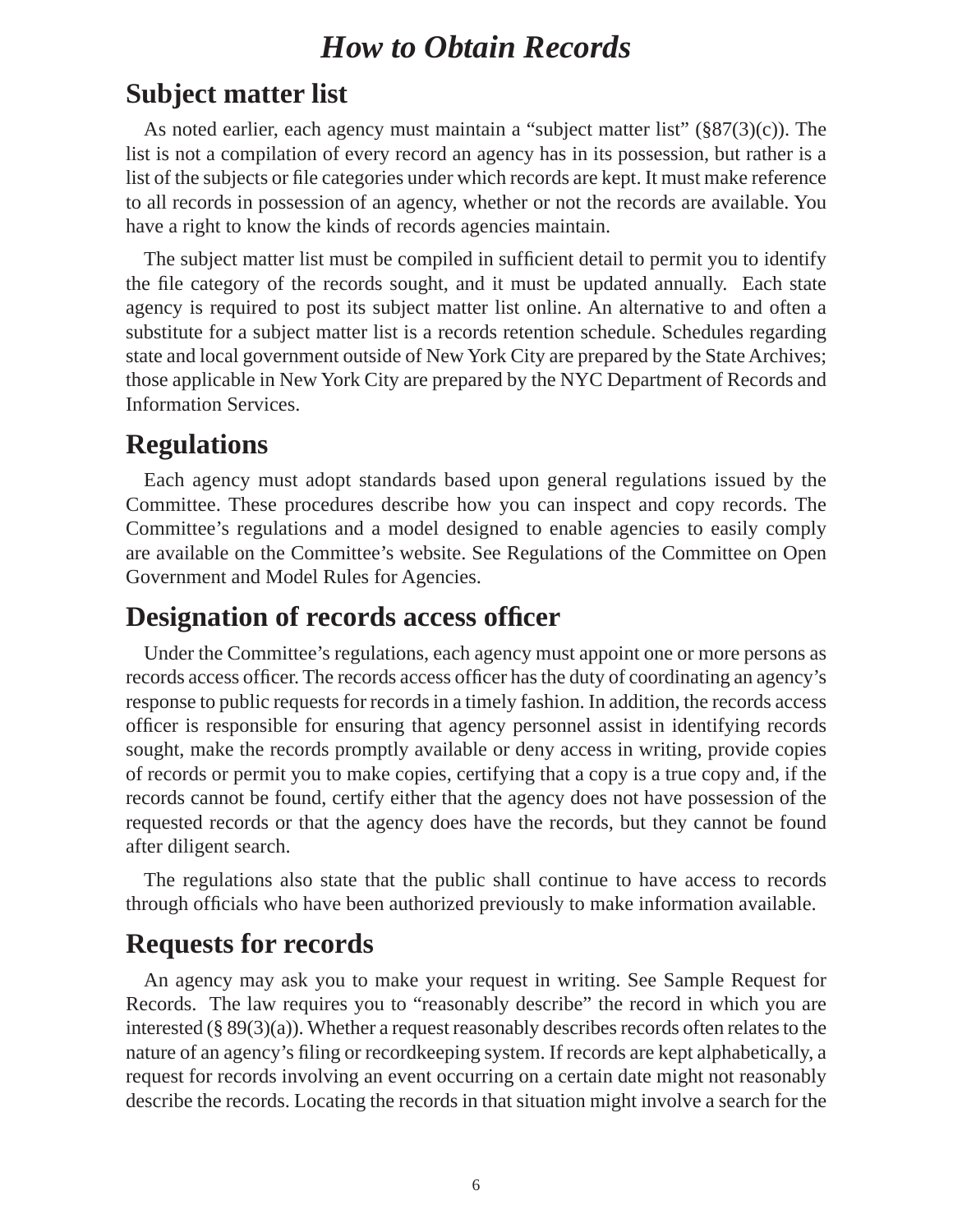needle in the haystack, and an agency is not required to engage in that degree of effort. The responsibility of identifying and locating records sought rests to an extent upon the agency. If possible, you should supply dates, titles, file designations, or any other information that will help agency staff to locate requested records, and it may be worthwhile to find out how an agency keeps the records of your interest (i.e., alphabetically, chronologically or by location) so that a proper request can be made.

The law also provides that agencies must accept requests and transmit records requested via email when they have the ability to do so. See Sample Request for Records via Email.

Within five business days of the receipt of a written request for a record reasonably described, the agency must make the record available, deny access in writing giving the reasons for denial, or furnish a written acknowledgment of receipt of the request and a statement of the approximate date when the request will be granted or denied, which must be reasonable in consideration of attendant circumstances, such as the volume or complexity of the request. The approximate date ordinarily cannot exceed 20 business days from the date of the acknowledgment of the receipt of a request. If it is determined that more than 20 business days will be needed to grant a request in whole or in part, the agency's acknowledgment must explain the reason and provide a specific date within which it will grant a request in whole or in part. When a response is delayed beyond five business days, it must be reasonable in relation to the circumstances of the request.

If the agency fails to abide by any of the requirements concerning the time within which it must respond to a request, the request is deemed denied, and the person seeking the records may appeal the denial. For more information, see Explanation of Time Limits for Responding to Requests.

### **Fees**

Copies of records must be made available on request. Except when a different fee is prescribed by statute (an act of the State Legislature), an agency may not charge for inspection, certification or search for records, or charge in excess of 25 cents per photocopy up to 9 by 14 inches (§87(1)(b)(iii)). Fees for copies of other records may be charged based upon the actual cost of reproduction. There may be no basis to charge for copies of records that are transmitted electronically; however, when requesting electronic data, there are occasions when the agency can charge for employee time spent preparing the electronic data. For more information see 2008 News/Fees for Electronic Information.

### **Denial of access and appeal**

Unless a denial of a request occurs due to a failure to respond in a timely manner, a denial of access must be in writing, stating the reason for the denial and advising you of your right to appeal to the head or governing body of the agency or the person designated to determine appeals by the head or governing body of the agency. You may appeal within 30 days of a denial.

Upon receipt of the appeal, the agency head, governing body or appeals officer has 10 business days to fully explain in writing the reasons for further denial of access or to provide access to the records. Copies of appeals and the determinations thereon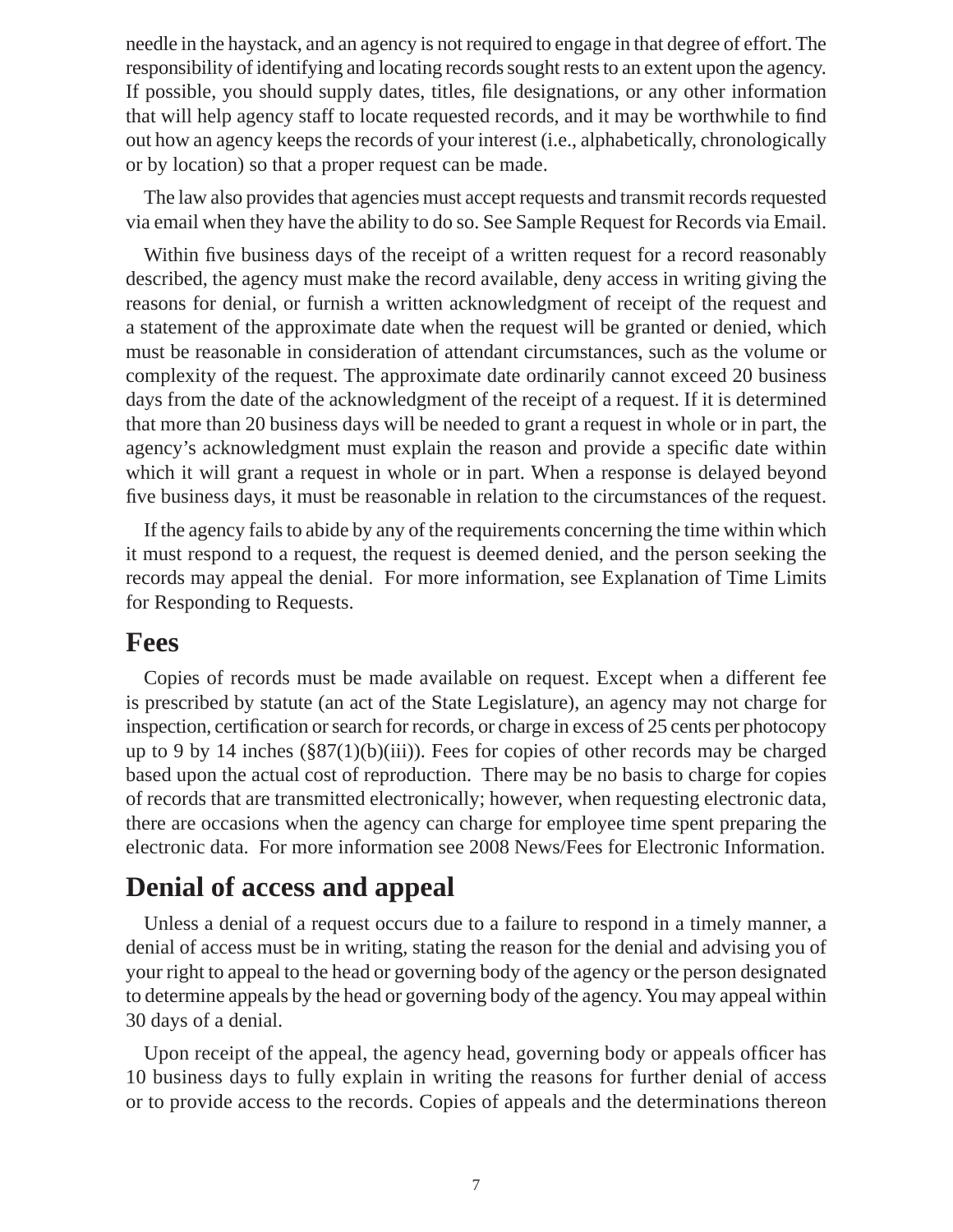must be sent by the agency to the Committee on Open Government  $(\S 89(4)(a))$ . A failure to determine an appeal within 10 business days of its receipt is considered a denial of the appeal.

You may seek judicial review of a final agency denial by means of a proceeding initiated under Article 78 of the Civil Practice Law and Rules. When a denial is based on an exception to rights of access, the agency has the burden of proving that the record sought falls within the exception (§89(4)(b)).

The Freedom of Information Law permits a court, in its discretion, to award reasonable attorney's fees to a person denied access to records. To do so, a court must find that the person denied access "substantially prevailed", and either that the agency had no reasonable basis for denying access or that it failed to comply with the time limits for responding to a request or an appeal.

### *Access to Legislative Records*

Section 88 of the Freedom of Information Law applies only to the State Legislature and provides access to the following records in its possession:

(a) bills, fiscal notes, introducers' bill memoranda, resolutions and index records;

(b) messages received from the Governor or the other house of the Legislature, as well as home rule messages;

(c) legislative notification of the proposed adoption of rules by an agency;

(d) transcripts, minutes, journal records of public sessions, including meetings of committees, subcommittees and public hearings, as well as the records of attendance and any votes taken;

(e) internal or external audits and statistical or factual tabulations of, or with respect to, material otherwise available for public inspection and copying pursuant to this section or any other applicable provision of law;

(f) administrative staff manuals and instructions to staff that affect the public;

 $(g)$  final reports and formal opinions submitted to the Legislature;

(h) final reports or recommendations and minority or dissenting reports and opinions of members of committees, subcommittees, or commissions of the Legislature; and

(i) any other records made available by any other provision of law.

In addition, each house of the Legislature must maintain and make available:

(a) a record of votes of each member in each session, committee and subcommittee meeting in which the member votes;

(b) a payroll record setting forth the name, public office address, title and salary of every officer or employee; and

(c) a current list, reasonably detailed, by subject matter of any record required to be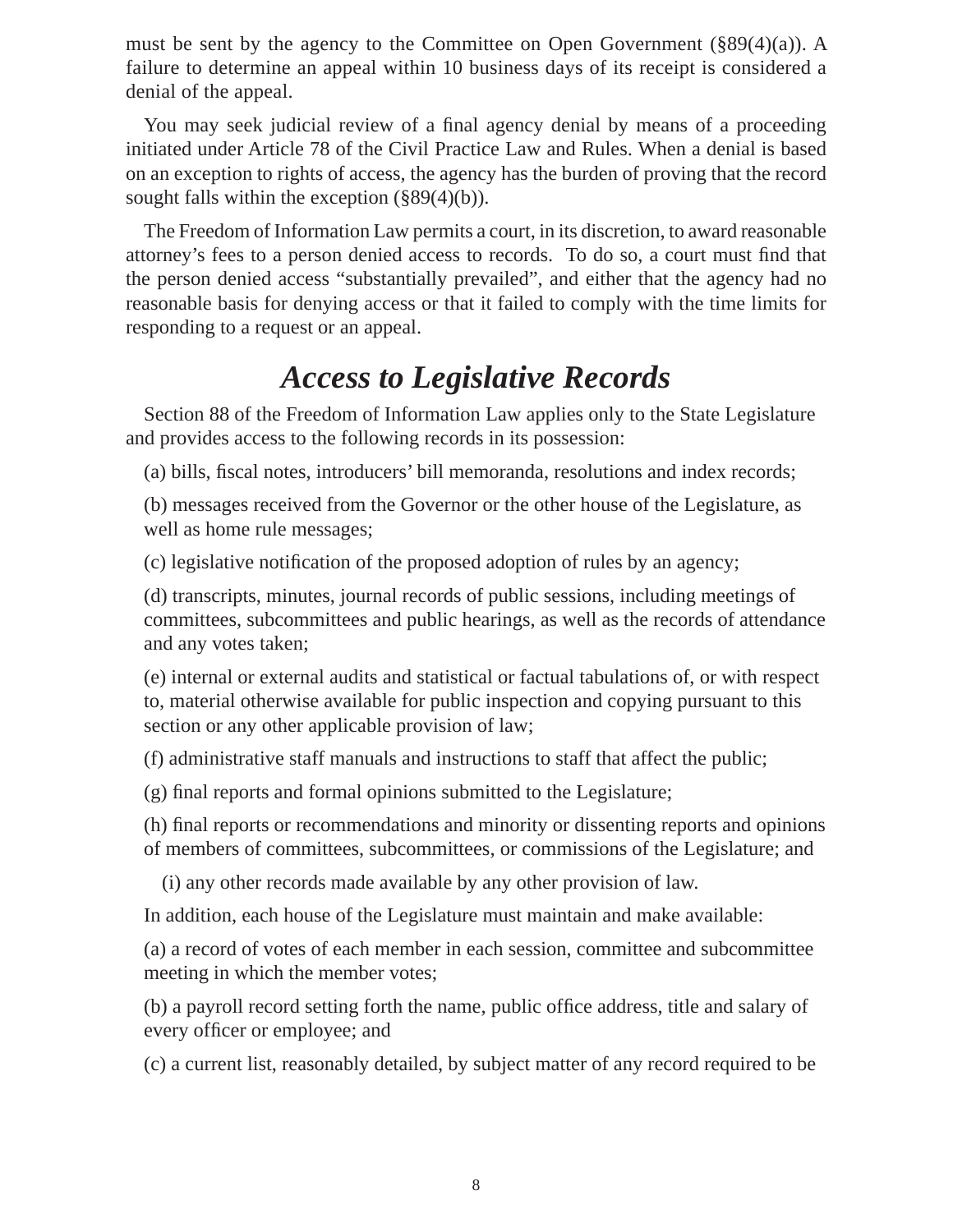made available by section 88.

Each house is required to issue regulations pertaining to the procedural aspects of the law. Requests should be directed to the public information officers of the respective houses.

### *Access to Court Records*

Although the courts are not subject to the Freedom of Information Law, § 255 of the Judiciary Law has long required the clerk of a court to "diligently search the files, papers, records and dockets in his office" and upon payment of a fee make copies of such items. Justice Courts are covered by §2019-a of the Uniform Justice Court Act, which states that "records and dockets of the court except as otherwise provided by law shall be at reasonable times open for inspection to the public...".

Agencies charged with the responsibility of administering the judicial branch are not courts and therefore are treated as agencies subject to the Freedom of Information Law.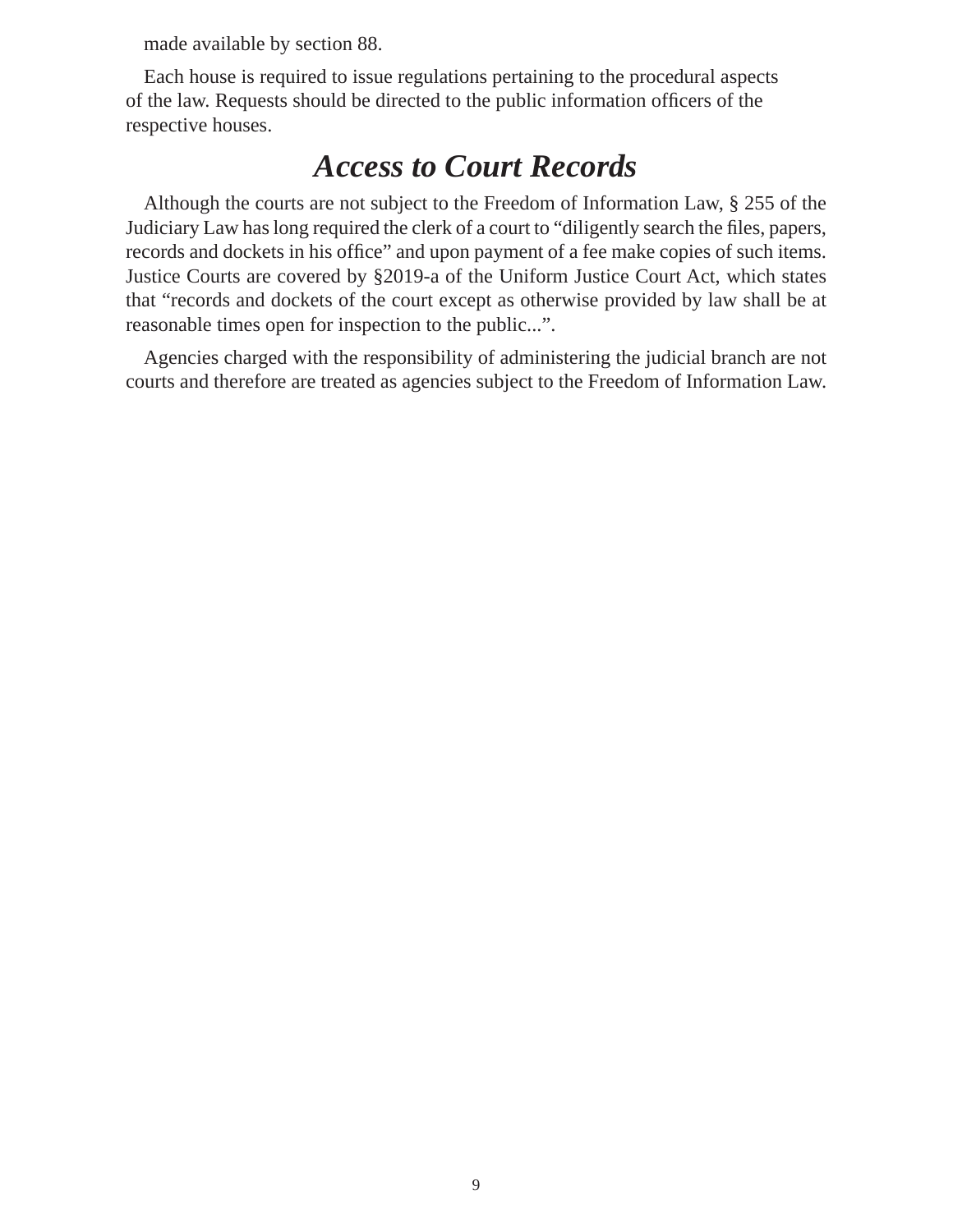### *Sample Letters*

### **Requesting Records (Sample)**

*Records Access Offi cer Name of Agency Address of Agency City, NY, ZIP code*

 *Re: Freedom of Information Law Request Records Access Offi cer:*

#### *Records Access Offi cer:*

*\_\_\_\_\_\_\_\_\_\_\_\_\_\_\_ .*

 *Under the provisions of the New York Freedom of Information Law, Article 6 of the Public Offi cers Law, I hereby request records or portions thereof pertaining to (or containing the following*  $\qquad \qquad$  (attempt to *identify the records in which you are interested as clearly as possible). If my request appears to be extensive or fails to reasonably describe the records, please contact me in writing or by phone at* 

 *As you know, the Freedom of Information Law requires that an agency respond to a request within five business days of receipt of a request. Therefore, I would appreciate a response as soon as possible and look forward to hearing from you shortly. If for any reason any portion of my request is denied, please inform me of the reasons for the denial in writing and provide the name and address of the person or body to whom an appeal should be directed.*

 *Sincerely, Signature Name Address City, State, ZIP code* 

If there are any fees for copying the records requested, please inform me before filling *the request (or: ... please supply the records without informing me if the fees are not in excess of \$\_\_\_\_).*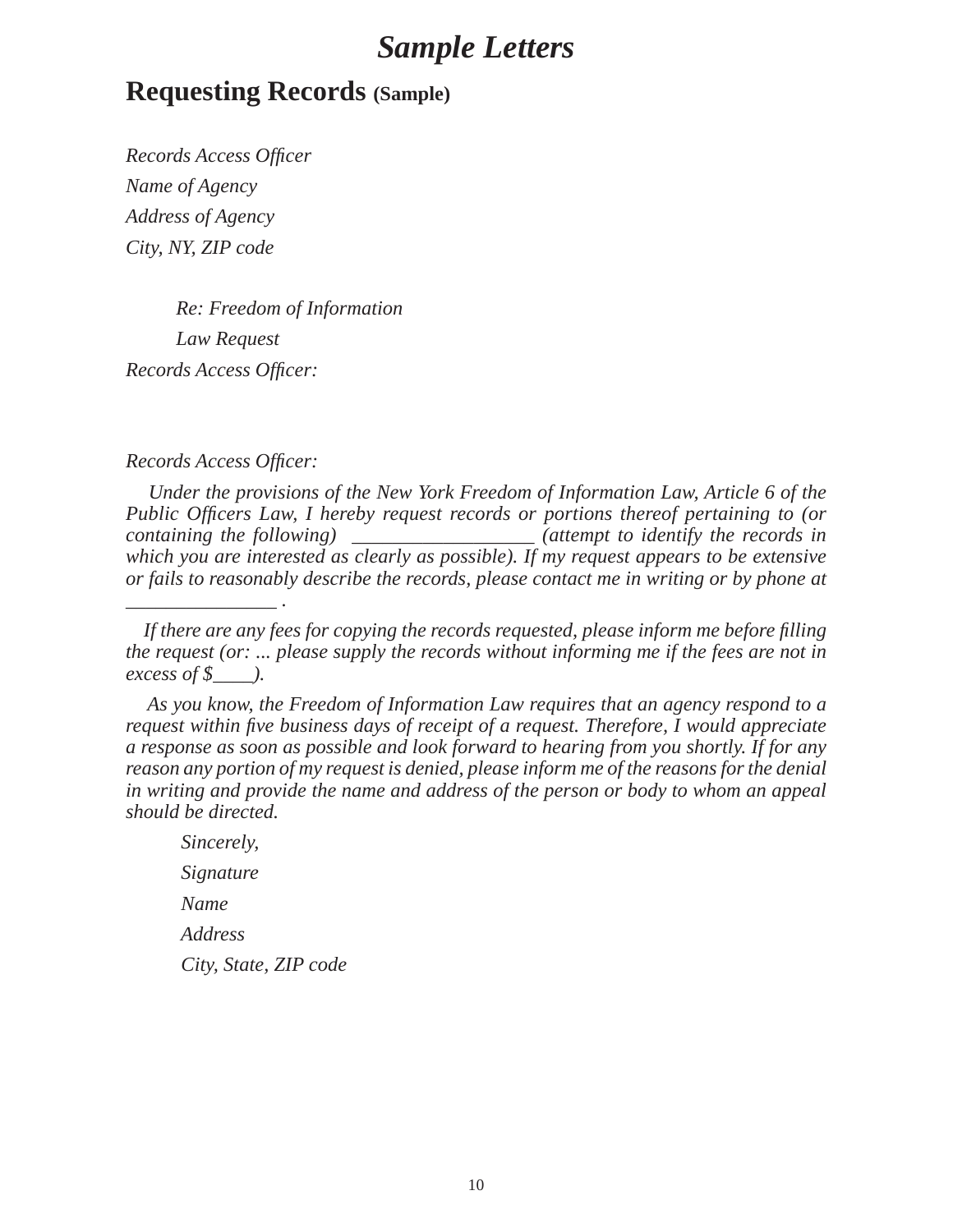### **Requesting Records via Email (Sample)**

*(It has been suggested that agencies create an email address dedicated to the receipt of requests. It is recommended that you review the website of the agency maintaining the records that you seek in order to locate its email address and its records access officer.)* 

*(The subject line of your request should be "FOIL Request".)*

*Dear Records Access Officer:* 

*Please email the following records if possible (include as much detail about the record as possible, such as relevant dates, names, descriptions, etc.):* 

*OR*

*Please advise me of the appropriate time during normal business hours for inspecting the following records prior to obtaining copies (include as much detail about the records as possible, including relevant dates, names, descriptions, etc.):* 

*OR*

*Please inform me of the cost of providing paper copies of the following records (include as much detail about the records as possible, including relevant dates, names, descriptions, etc.).* 

#### *AND/OR*

*If all of the requested records cannot be emailed to me, please inform me by email of the portions that can be emailed and advise me of the cost for reproducing the remainder of the records requested (\$0.25 per page or actual cost of reproduction).*

If the requested records cannot be emailed to me due to the volume of records identified *in response to my request, please advise me of the actual cost of copying all records onto a storage device or other media.*

*If my request is too broad or does not reasonably describe the records, please contact me via email so that I may clarify my request, and when appropriate inform me of the manner in which records are filed, retrieved or generated.* 

*If it is necessary to modify my request, and an email response is not preferred, please contact me at the following telephone number:* 

*If for any reason any portion of my request is denied, please inform me of the reasons for the denial in writing and provide the name, address and email address of the person or body to whom an appeal should be directed.*

*(Name)*

*(Address, if records are to be mailed).*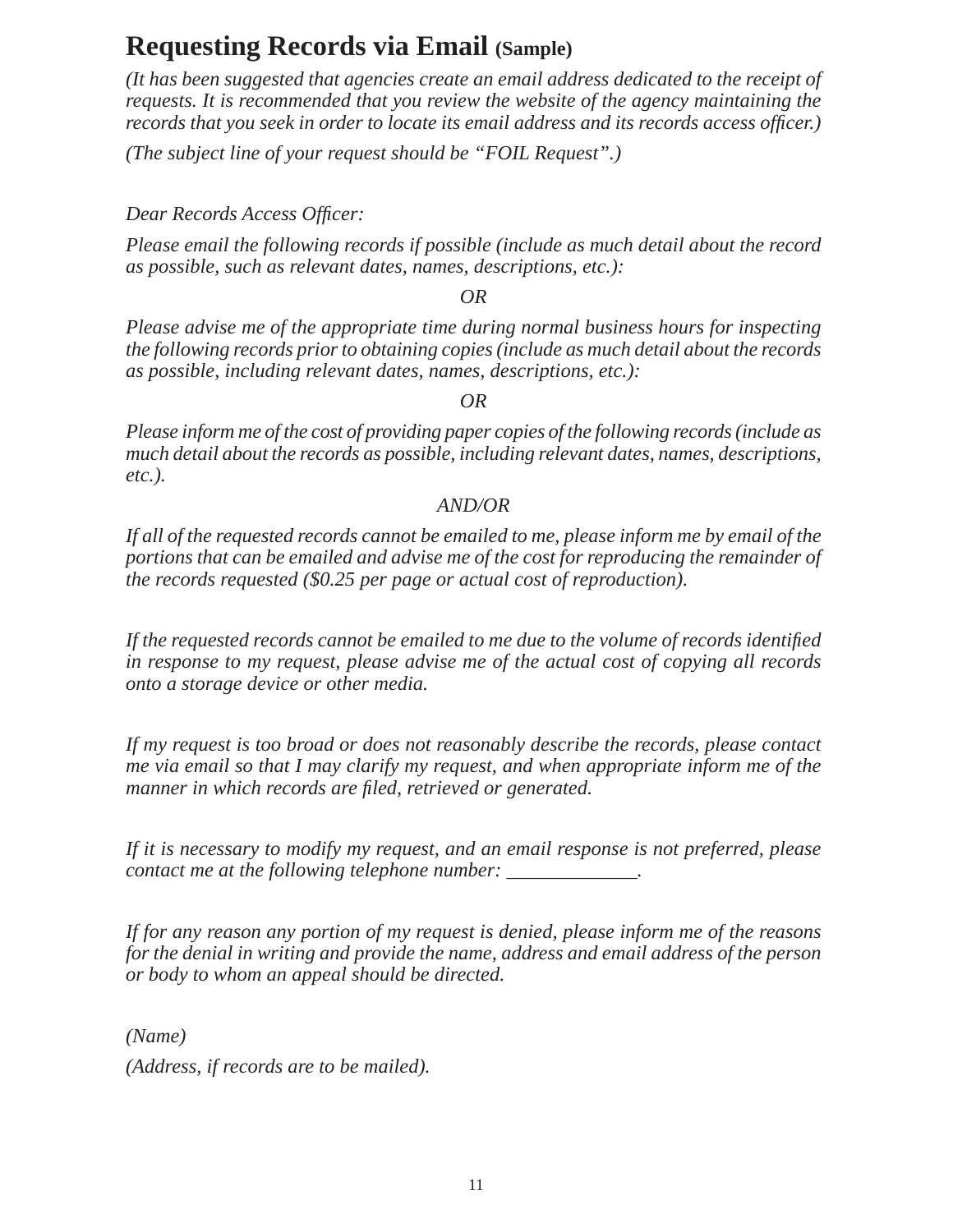### **Appeal A Written Denial (Sample)**

*Name of Agency Offi cial Appeals Offi cer Name of Agency Address of Agency City, NY, ZIP code Re: Freedom of Information Law Appeal*

*Dear \_\_\_\_\_\_\_\_\_\_:*

 *I hereby appeal the denial of access regarding my request, which was made on \_\_\_\_\_\_* (date) and sent to \_\_\_\_\_\_\_\_\_\_\_\_ (records access officer, name and address *of agency).* 

 *The records that were denied include:\_\_\_\_\_\_\_\_\_\_\_\_\_\_\_ (describe the records that were denied to the extent possible and, if possible, offer reasons for disagreeing with the denial, i.e., by attaching an opinion of the Committee on Open Government acquired for its website).* 

 *As required by the Freedom of Information Law, the head or governing body of an agency, or whomever is designated to determine appeals, is required to respond within 10 business days of the receipt of an appeal. If the records are denied on appeal, please explain the reasons for the denial fully in writing as required by law.* 

 *In addition, please be advised that the Freedom of Information Law directs that all appeals and the determinations that follow be sent to the Committee on Open Government, Department of State, One Commerce Plaza, 99 Washington Ave., Albany, New York 12231.*

 *Sincerely, Signature Name Address City, State, ZIP code*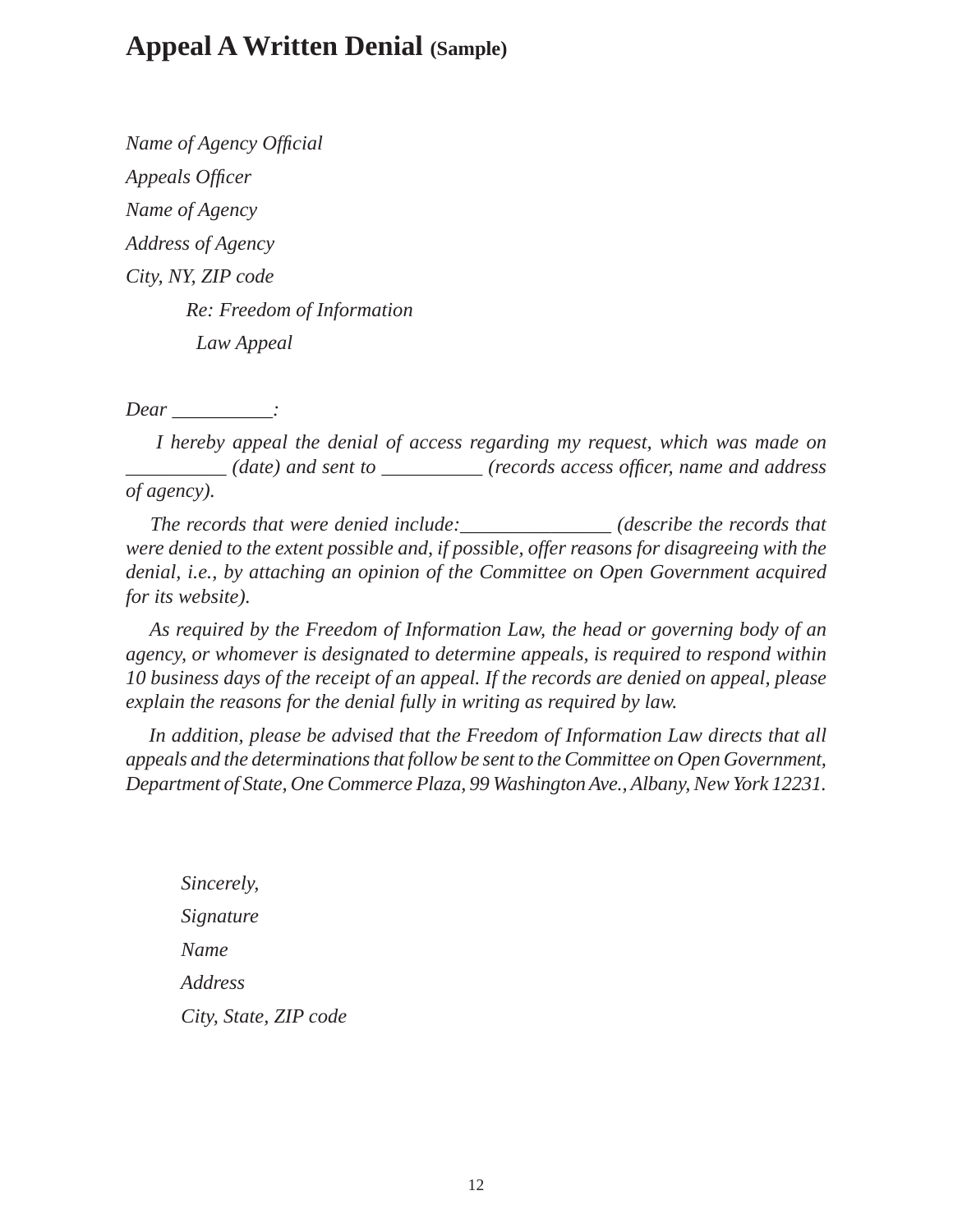### **Appeal A Denial due to an Agency's Failure to Respond in a Timely Manner (Sample)**

*FOIL Appeals Offi cer Name of Agency Address of Agency City, NY, ZIP code*

> *Re: Freedom of Information Law Appeal*

*Dear \_\_\_\_\_\_\_\_\_\_:*

*I requested (describe the records) by written request made on \_\_\_\_\_\_\_\_\_ (date). More than five business days have passed since the receipt of the request without having received a response… or… Although the receipt of the request was acknowledged and I was informed that a response would be given by \_\_\_\_\_\_\_\_\_\_ (date), no response has been given. Consequently, I consider the request to have been denied, and I am appealing on that basis.*

 *As required by the Freedom of Information Law, the head or governing body of an agency, or whomever is designated to determine appeals, is required to respond within 10 business days of the receipt of an appeal. If the records are denied on appeal, please explain the reasons for the denial fully in writing as required by law.* 

 *In addition, please be advised that the Freedom of Information Law directs that all appeals and the determinations that follow be sent to the Committee on Open Government, Department of State, One Commerce Plaza, 99 Washington Ave., Albany, New York 12231.*

 *Sincerely, Signature Name Address City, State, ZIP code*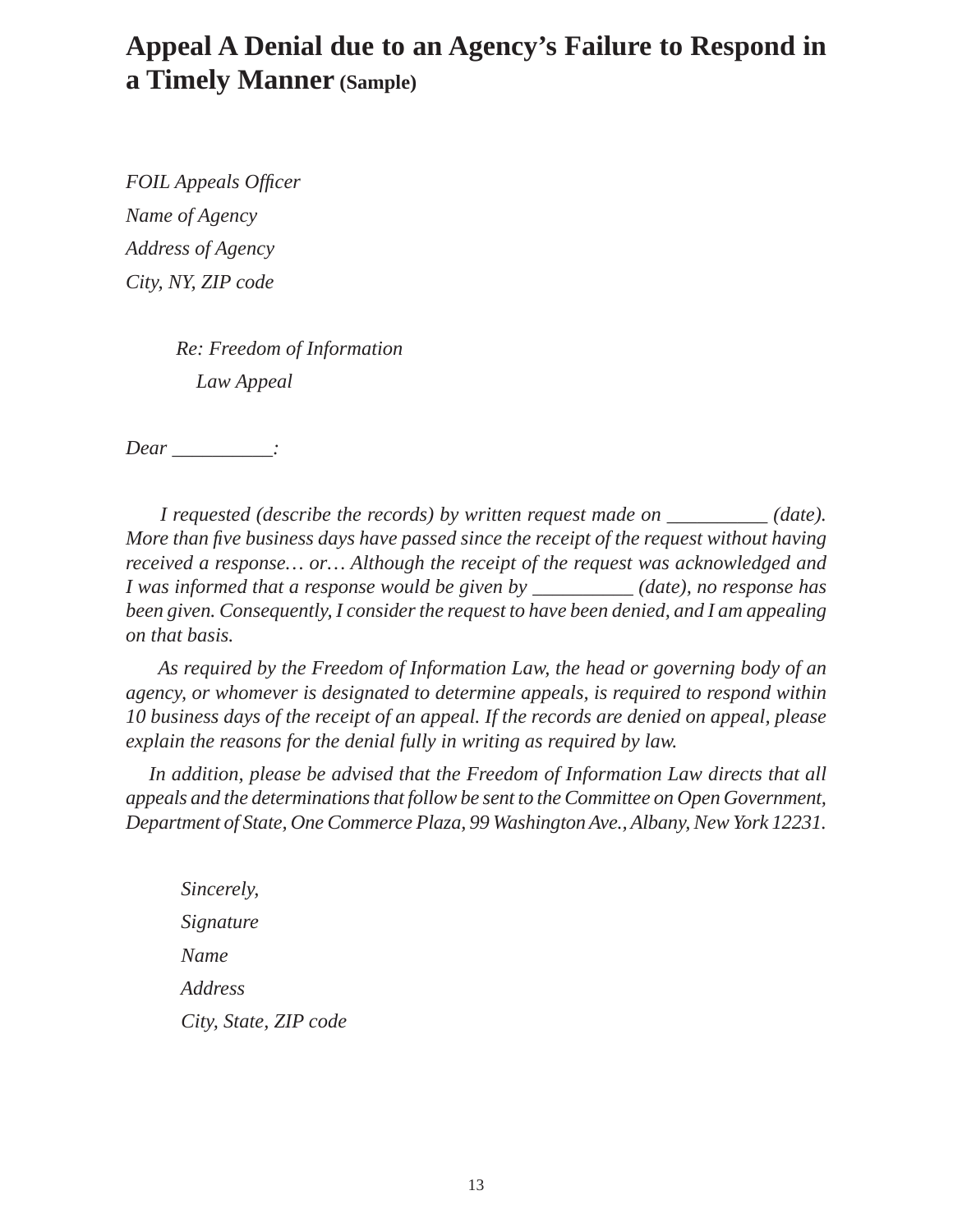### *Open Meetings*

The Open Meetings Law, often known as the "Sunshine Law", went into effect in 1977. Amendments that clarify and reaffirm your right to hear the deliberations of public bodies became effective in 1979.

In brief, the law gives the public the right to attend meetings of public bodies, listen to the debates and watch the decision making process in action. It requires public bodies to provide notice of the times and places of meetings, and keep minutes of all action taken.

As stated in the legislative declaration in the Open Meetings Law (§100): "It is essential to the maintenance of a democratic society that the public business be performed in an open and public manner and that the citizens of this state be fully aware of and able to observe the performance of public officials and attend and listen to the deliberations and decisions that go into the making of public policy."

### **What is a meeting?**

"Meeting" is defined to mean "the official convening of a public body for the purpose of conducting public business"  $(\S102(1))$ , and has been expansively interpreted by the courts. Any time a quorum of a public body gathers for the purpose of discussing public business, the meeting must be convened open to the public, whether or not there is intent to take action, and regardless of the manner in which the gathering may be characterized. The definition also authorizes members of public bodies to conduct meetings by videoconference. A meeting cannot validly be held by telephone or through the use of email.

Since the law applies to "official" meetings, chance meetings or social gatherings are not covered; however, should a quorum be present without having provided proper notice, the discussion should not pertain to public business. Also, the law is silent with respect to public participation. Therefore, a public body may permit the public to speak at open meetings, but is not required to do so.

### **What is covered by the law?**

The law applies to all public bodies. "Public body" is defined to cover entities consisting of two or more people that conduct public business and perform a governmental function for the state, for an agency of the state, or for public corporations, including cities, counties, towns, villages and school districts (§102(2)). In addition, committees and subcommittees consisting solely of members of a governing body are specifically included within the definition. Consequently, city councils, town boards, village boards of trustees, school boards, commissions, legislative bodies and sub/committees of those groups all fall within the framework of the law. Citizens advisory bodies and similar advisory groups that are not created by law are not required to comply with the Open Meetings Law.

### **Notice of Meetings**

The law requires that notice of the time and place of all meetings be given prior to every meeting (§104).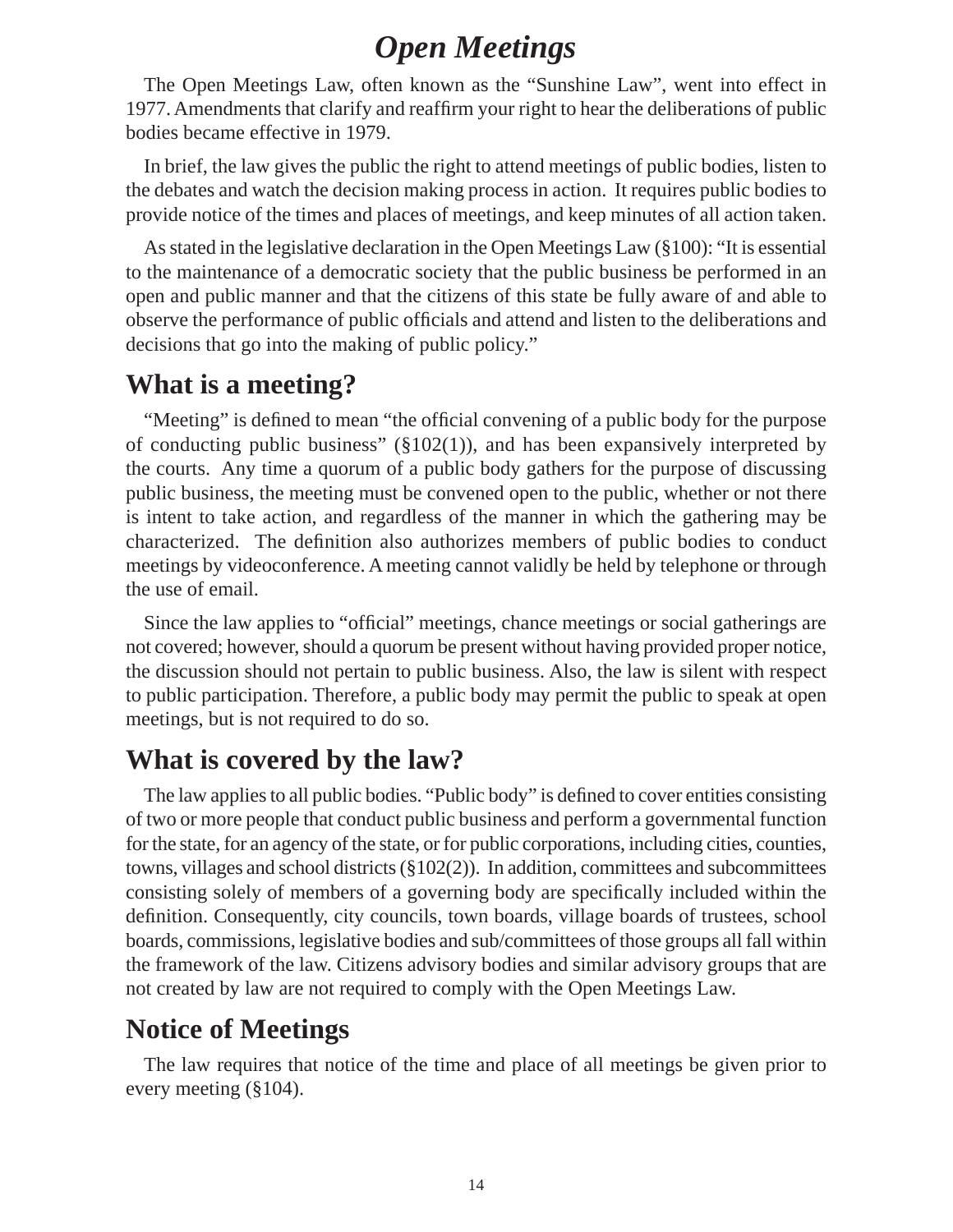If a meeting is scheduled at least a week in advance, notice must be given to the public and the news media not less than 72 hours prior to the meeting. Notice to the public must be accomplished by posting in one or more designated public locations and, when possible, online.

When a meeting is scheduled less than a week in advance, notice must be given to the public and the news media "to the extent practicable" at a reasonable time prior to the meeting. Again, notice to the public must be given by means of posting in designated locations and online.

If videoconferencing is used to conduct a meeting, the public notice for the meeting must inform the public that videoconferencing will be used, identify the locations for the meeting, and state that the public has the right to attend the meeting at any of the locations.

### **Records to be discussed**

If records that are scheduled to be discussed during an open meeting are available under FOIL or consist of a proposed resolution, law, rule, regulation, policy or any amendment thereto, the record is required to be made available "to the extent practicable" online and in response to a request to inspect or copy prior to or during the meeting.

### **When can a meeting be closed?**

The law provides for closed or "executive" sessions under circumstances prescribed in the law. It is important to emphasize that an executive session is not separate from an open meeting, but rather is defined as a portion of an open meeting during which the public may be excluded (§105).

To hold an executive session, the law requires that a public body take several procedural steps. First, a motion must be made during an open meeting to enter into executive session; second, the motion must identify "the general area or areas of the subject or subjects to be considered;" and third, the motion must be carried by a majority vote of the total membership of a public body.

A public body cannot close its doors to the public to discuss the subject of its choice, for the law specifies and limits the subject matter that may appropriately be discussed in executive session. The eight areas that may be discussed behind closed doors include:

(a) matters which will imperil the public safety if disclosed;

(b) any matter which may disclose the identity of a law enforcement agency or informer;

(c) information relating to current or future investigation or prosecution of a criminal offense which would imperil effective law enforcement if disclosed;

(d) discussions regarding proposed, pending or current litigation;

(e) collective negotiations pursuant to Article 14 of the Civil Service Law (the Taylor Law);

(f) the medical, financial, credit or employment history of a particular person or corporation, or matters leading to the appointment, employment, promotion, demotion, discipline, suspension, dismissal or removal of a particular person or corporation;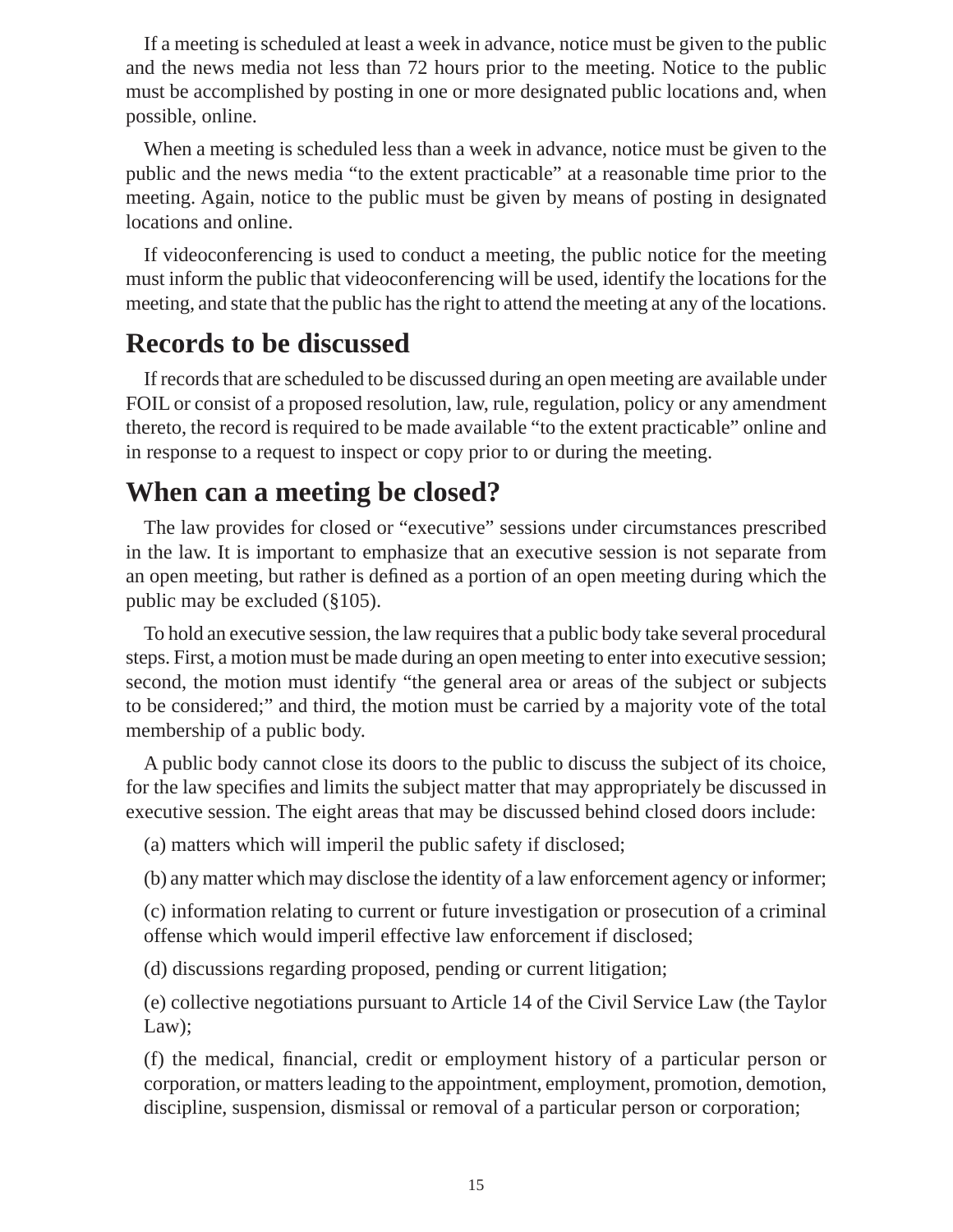(g) the preparation, grading or administration of examinations; and

(h) the proposed acquisition, sale or lease of real property or the proposed acquisition of securities, or sale or exchange of securities held by such public body, but only when publicity would substantially affect the value thereof.

These are the only subjects that may be discussed behind closed doors; all other deliberations must be conducted during open meetings.

It is important to point out that a public body can never vote to appropriate public monies during a closed session. Therefore, although most public bodies may vote during a properly convened executive session, any vote to appropriate public monies must be taken in public.

The law also states that an executive session can be attended by members of the public body and any other persons authorized by the public body.

Note that item (f) is often referenced as "personnel," even though that term does not appear in the grounds for holding executive sessions. Only when the discussion focuses on "a particular person or corporation" in relation to one or more of the topics listed in that provision is an executive session permitted.

### **After the meeting — minutes**

If you cannot attend a meeting, you can still find out what actions were taken, because the Open Meetings Law requires that minutes of both open meetings and executive sessions must be compiled and made available (§106).

Minutes of an open meeting must consist of "a record or summary of all motions, proposals, resolutions and any matter formally voted upon and the vote thereon." Minutes of executive sessions must consist of "a record or summary of the final determination" of action that was taken, "and the date and vote thereon." Therefore, if, for example, a public body merely discusses a matter during executive session, but takes no action, minutes of an executive session need not be compiled; however, if action is taken, minutes of the action taken must be compiled and made available.

It is also important to point out that the Freedom of Information Law requires that a voting record must be compiled that identifies how individual members voted in every instance in which a vote is taken. Consequently, minutes that refer to a four to three vote must also indicate who voted in favor, and who voted against. The law does not require the approval of minutes, but directs that minutes of open meetings be prepared and disclosed within two weeks.

### **Enforcement of the law**

What can be done if a public body holds a secret meeting? What if a public body makes a decision in private that should have been made in public?

Any "aggrieved" person can bring a lawsuit. Since the law says that meetings are open to the general public, a person may be aggrieved if improperly excluded from a meeting or if an executive session was improperly held.

Upon a judicial challenge, a court has the power to declare either that the public body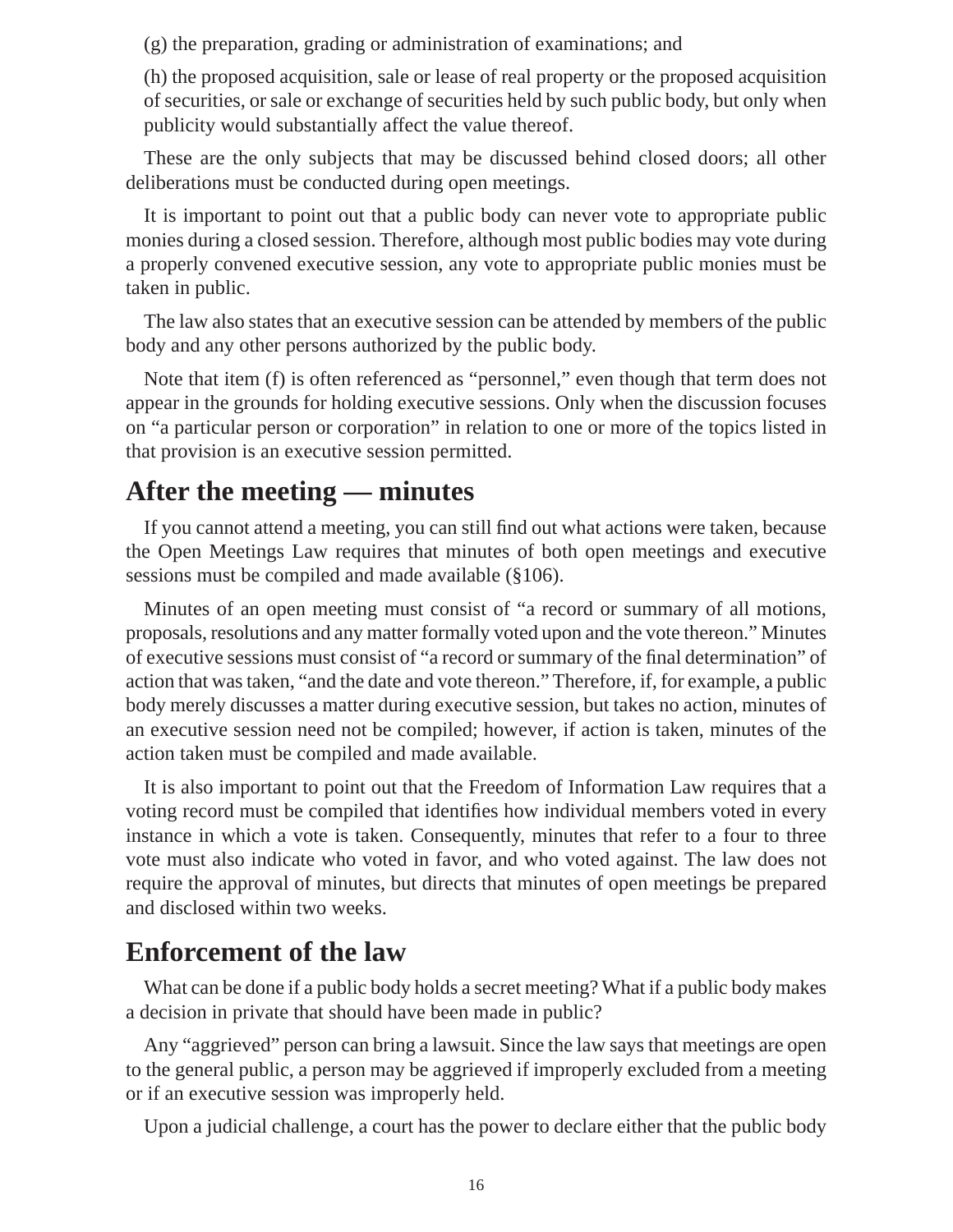violated the Open Meetings Law and/or declare the action taken void (§107). If the court determines that a public body has violated the law, it has the authority to require the members of the public body to receive training given by staff of the Committee. A court also has the authority to award reasonable attorney fees to the successful party. This means that if you go to court and you win, a court may (but need not) reimburse you for your expenditure of legal fees. If, on the other hand, the court found that a public body voted in private "in material violation" of the law "or that substantial deliberations occurred in private" that should have occurred in public, the court would be required to award costs and attorney's fees to the successful party. A mandatory award of attorney's fees would apply only when secrecy is the issue.

It is noted that an unintentional failure to fully comply with the notice requirements "shall not alone be grounds for invalidating action taken at a meeting of a public body."

The site of meetings

As specified earlier, all meetings of a public body are open to the general public. The law requires that public bodies make reasonable efforts to ensure that meetings are held in facilities that permit "barrier-free physical access" to physically handicapped persons, and that meetings are held in rooms that can "adequately accommodate" the volume of members of the public who wish to attend (§103).

### **Exemptions from the law**

The Open Meetings Law does not apply to:

(1) judicial or quasi-judicial proceedings, except proceedings of zoning boards of appeals;

- (2) deliberations of political committees, conferences and caucuses; or
- (3) matters made confidential by federal or state law  $(\S108)$ .

Stated differently, the law does not apply to proceedings before a court or before a public body that acts in the capacity of a court, to political caucuses, or to discussions concerning matters that might be made confidential under other provisions of law. For example, federal law requires that records identifying students be kept confidential. As such, a discussion of records by a school board identifiable to a particular student would constitute a matter made confidential by federal law that would be exempt from the Open Meetings Law.

### **Public participation and recording meetings**

The Open Meetings Law provides the public with the right to attend meetings of public bodies, but it is silent concerning the ability of members of the public to speak or otherwise participate. Although public bodies are not required to permit the public to speak at their meetings, many have chosen to do so. In those instances, it has been advised that a public body should do so by adopting reasonable rules that treat members of the public equally.

Public bodies are required to allow meetings to be photographed, broadcast, webcast or otherwise recorded as long as the equipment used to do so is not disruptive or obtrusive. If the public body adopts rules regarding such activities, they must be reasonable and conspicuously posted, and provided to those in attendance upon request (§103(d)).